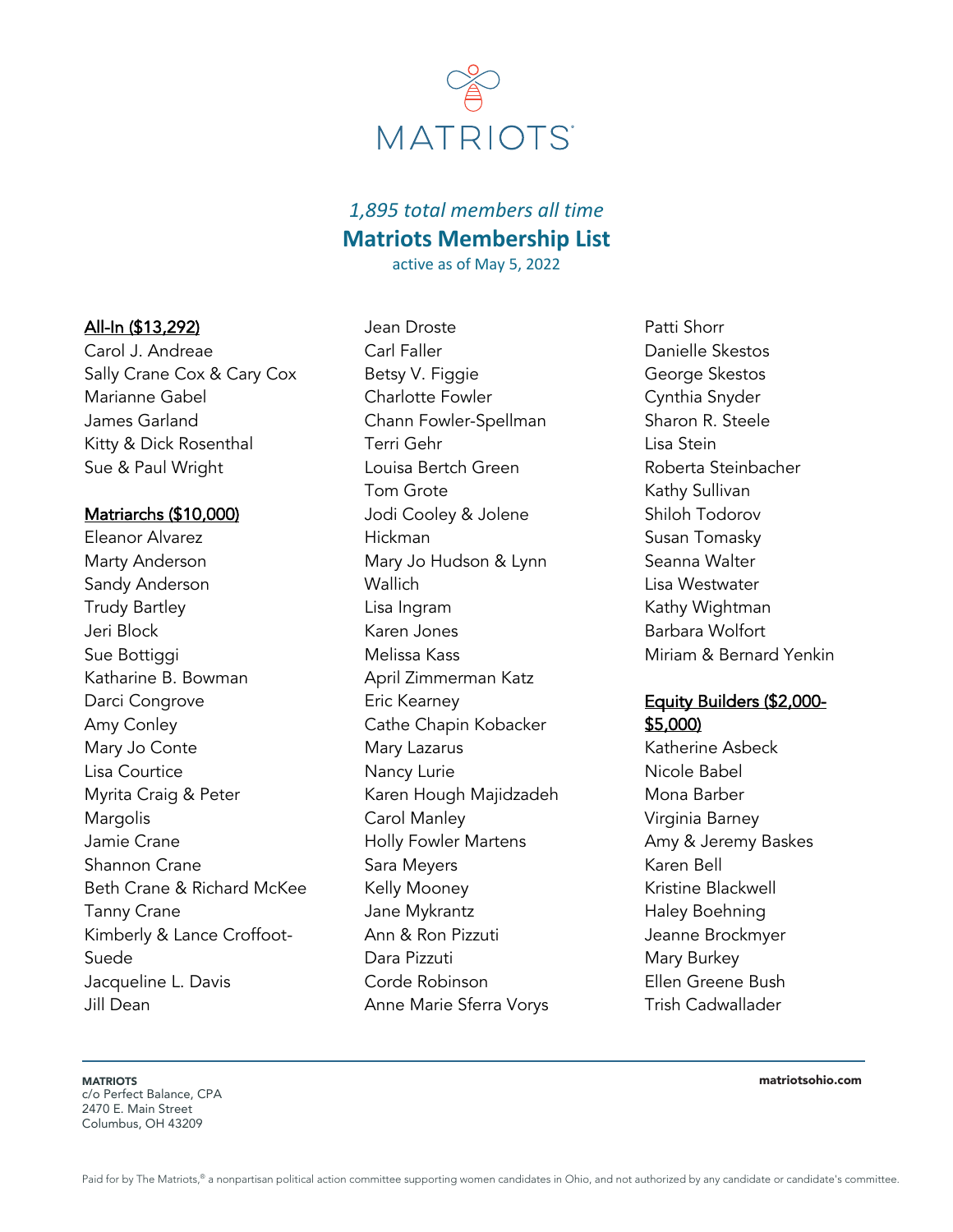

Janet Callif Anne H. Chasser Jill Clark Marjie Coopersmith Christina Corl Melanie Corn Melinda Corna Daniel & Christie Crane Paige & Mike Crane Vivian Witkind Davis Rene Delane Carla Donev Kristen Easterday Mary Jane Elam Sheryl Ellcessor Judith Embrescia Rachel Escusa Carol Farmer Chris Farquhar Sophia Fifner Barbara Fillion Charles Fowler Sheila McCombs Fox Alice Frazier Dr. Ann Gabriel Mary Beth Gallagher James Ginter Asmita Shirali Goldblum Jane Goodman Babette Gorman Kathryn Greene Lynn Greer Kelley Griesmer Joyce G. Guenther Jocelyn B. Hamlar

Deidre Hamlar Ruth Ann Harnisch Julie Harris Kristen Harris Ann Henkener Lorraine Hennigen Nikki Hudson Deborah D. Hunt Alisa & Artie Isaac Judge Terri Jamison Kyle Katz Sandra I. Kiely Amy Klaben Carey Krug Sandra Kurt Ruth Lawson Lexie Lazarus Peggy Lazarus Jill Levy Jeanne Likins Susan & Rob Littleton Jennifer Lopez Bridgette Mariea Mary Beth McCormick Judy McDonald Valerie McKitrick Mackey McNeill Priscilla Mead Mary Carol Melton Marcia S. Miller Kimberly Minor Margaret Moertl Kristen Moosmiller Madeline Napier Peg Neal

Dr. Elizabeth Newton Sherry Beck Paprocki Angela Parsons Kyle Passmore Laura Phieffer Cathy & David Presper Lisa Radigan Julie Raskind Susan A. Riley Anne Powell Riley Lane Rothschild Jeff Ruff & Roy Bieber Patricia Santelli Meara & Matt Scantland JoAnne Schorsten Lee Shackelford Renee H. Shea Kitty Soldano Anita Somani Sally Southard Frances Strickland Elizabeth Taylor Emily Thobe Valerie Lemmie Thomas Jackie Thompson Lonni Thompson Kathy Thornton Ronni van Ligten Marilyn Vutech Sara M. & Michelle Vance **Waddell** Joy Walker Claudia Walter Brian & Leah Westwater Carol Whitacre

**MATRIOTS** 

c/o Perfect Balance, CPA 2470 E. Main Street Columbus, OH 43209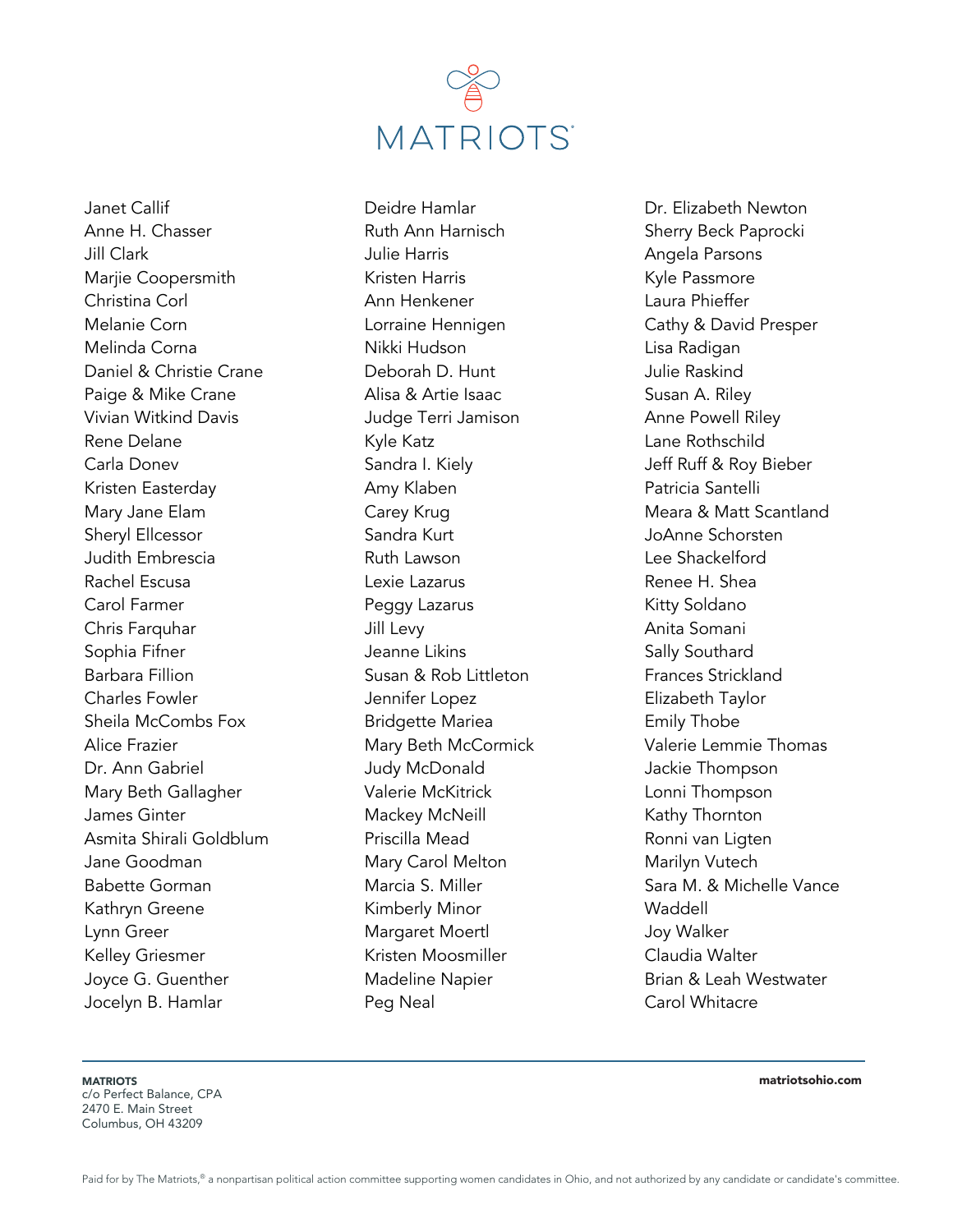

Deb Woidtke Tally Crane Wolff Mindy Wright Ronald Wyss Martina Zenios

#### Founding Members

Barbara Benham Mandy Bishop Lavea Brachman & Andrew Smith Carolyn Casper Lori Costabile Rita McNeil Danish Joanne Goldhand Amy Hanson Jean Heald & Susan **McCosker** Lori Kaiser Celeste Malvar-Stewart Linda Martens Kerri L. Mollard Mary Van Nortwick Diane Radigan Denise Rehg Mary B. Relotto Lenore Schottenstein Kelly Vaziri Harriet Warm

#### Kitchen Cabinet (\$1,000+)

Deborah Anderson Becca Apfelstadt Mindy Billingham Chris Bouzounis

Dagmar Celeste Audrey Chang Marilee Chinnici-Zuercher Karen Cincione Mindy Coffey Mary L. Cusick Lynnda Maria Davis Sharon Delay Marah Derzon Jackie Duncan Toba Jeanne Feldman Rosalina Fini Teresan Gilbert Deborah Grayson Lee Ann Hadley Ann Farrell Hughes Mrs. Terri Williams Ifeduba Shannon Isom Donna James Larry & Donna James Wendy Johnson Sheri Chaney Jones Benita Kahn Debby Kane Annie Marsico Timothy T. Miller Marilyn Miller Susan B. Murphy Jane Parnes Franice Pepper Anne Porter Susan Porter Marilyn Pritchett Laura Radulovich Susan Rosenberger

Paula Ross Nancy Russell Bev Shillito Lisa Shiroma Trish Smitson Amy Westwater Sullivan Maggie Tobergte Annette Trembly Carole S. Watkins Beth Wayne Susan Wheatley Jennifer Williams Margaret Wong Carolyn Workman

#### Advocate (\$500-\$999)

Victoria Alesi Carol Beckerle Arin Blair Marilyn Brown Ted & Bobbie Celeste Peggy Concilla Jackie Cooper Mary Ann Crampton Nancy Dawley Heidi Drake Shawnda Drennen-Schwartz Becky Dunn Susan Dutton Stephanie Eichenberg Linda Erven Elinore Evans Christy Farnbauch Lori Ann Feibel Kristin Foley

**MATRIOTS** c/o Perfect Balance, CPA

2470 E. Main Street Columbus, OH 43209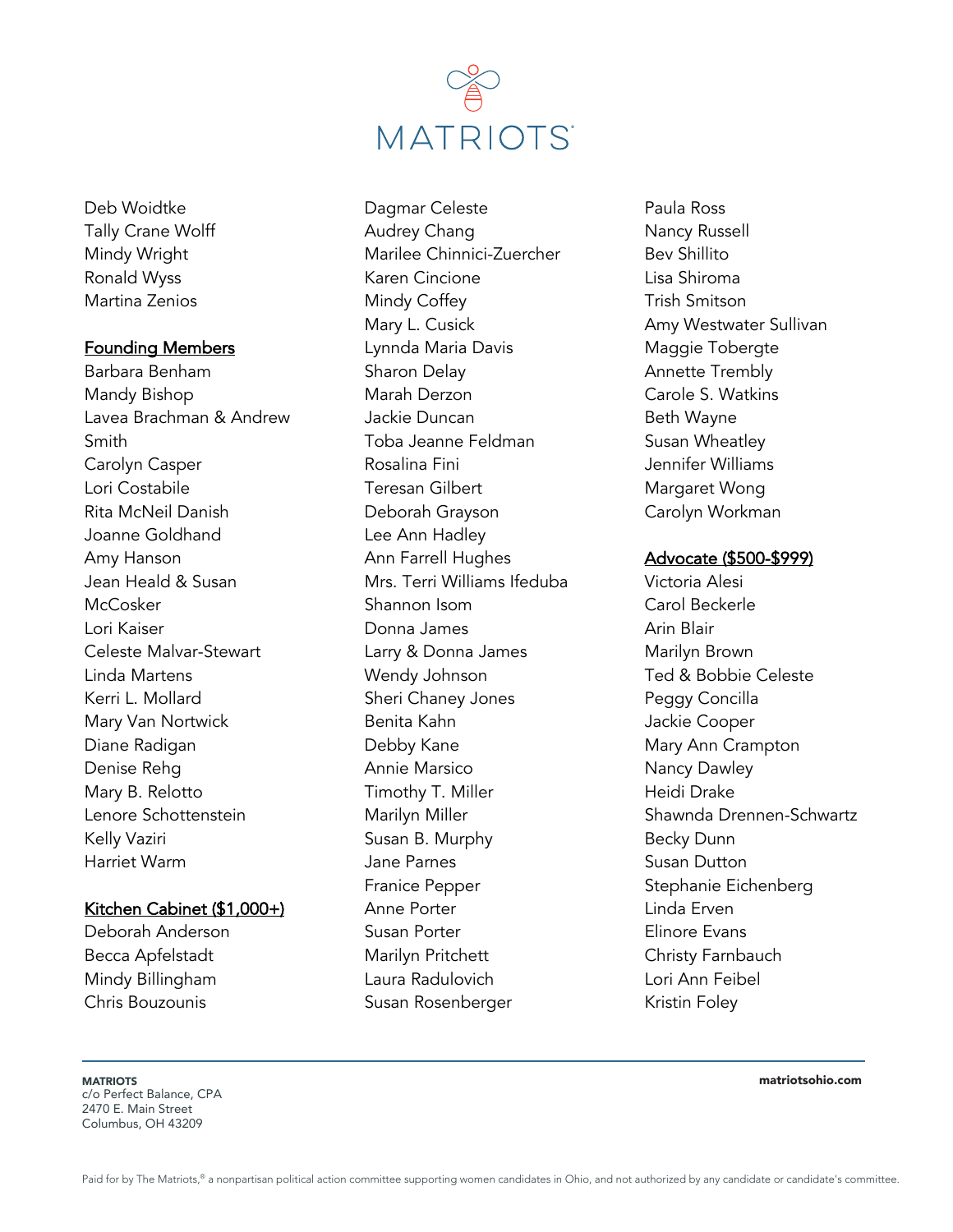

Kathryn Gibbons Melody Joy Hart Susan Hassler Kim Herlihy Marcy Ingram Andrea Inverso Susan Kesselman Margaret Malone Mary Pat Martin Ellen Moss Barbara McAdam Muller Susan Neff Colleen Nissl Colleen Philabaum Beryl Brown Piccolantonio Susan Quinn Kara Mustain Razek Andie Ryley Nidhi Satiani Rebecca Schamess Shaune Skinner Shirley A. Smith Tei Street Julie Tamarkin Mary Turocy Susie Tweddell Cathi Veres Nicholas Weitzel & Christ **Streeter** Jennie Wilson Kim Rice Wilson & Jim Wilson

#### Partner (\$250-\$499)

Pat Agatisa

Anne Albers Terrie Austin Courtney Baxter Linda Bernhard & Michelle Walsh Luanna Bleveans Megan Blosser Carol Blue Stacia Bretherton Catherine Brody Becky Brown Ingrid Brownlee Mary Cannon Teneah Chambers Allison Chapman Meghan Cummings Rita Darrow Amanda Davis Nancy Day-Achauer Carly Dearborn Kristy Devries Amy Diamond Danielle Dronet Shellee Fisher Angela Fitzpatrick Nicole Foster Diana Fowler Victoria Freedman Lois Fulmer Tavia Galonski Celeste Gamble Kate Giller Kery Gray Ruth I. Gray Pamela Gray-Mason

Angel Harris Donna Hecker Dan Helmick Alyson Helwagen Jozefa Hernon Edith F. Hirsch Michele Hoyle Karen Monzel Hughes Chris Hune Gabrielle Kelly Linda Knicely Laura Koprowski Beth Korda Kelly A. Kosek Josh Lapp Nancy Larson Katie Matney Colin McGinnis Stephanie Meeks Martha Michael Martha J. Miller Natasha Mitchell Jennifer Moeller Katie Moline Josephine Moore Zaki Murtadza Laura Myers Gwen Nichols Tiffany Nobles Jean Parker Tracy Peters Bailey Pfohl Alicia Wilcox Prokos Sarah Elizabeth Quick Donna Rawson-Mens

**MATRIOTS** c/o Perfect Balance, CPA 2470 E. Main Street Columbus, OH 43209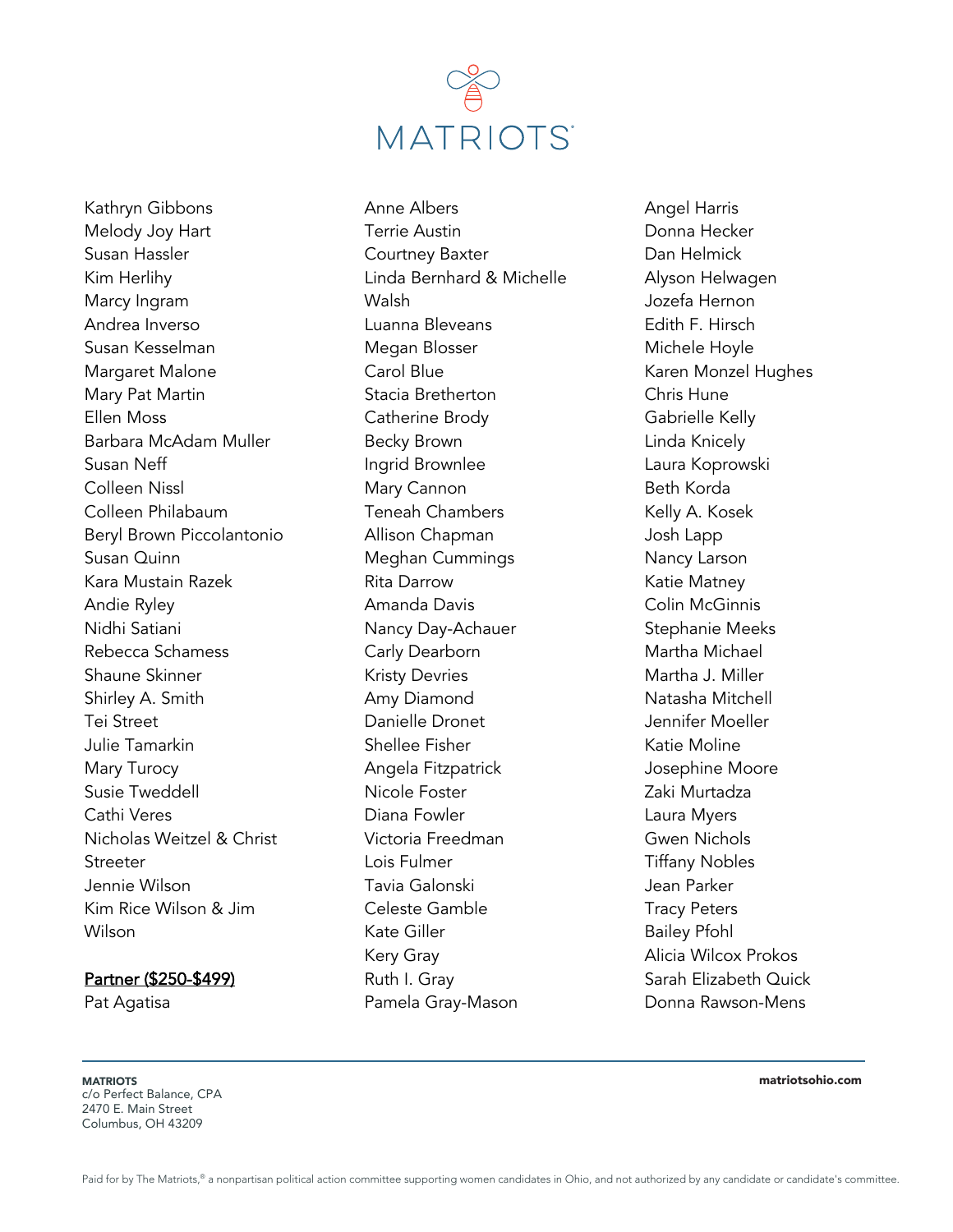

Patricia Reed Carolyn Rice Carissa Richardson Shannon Broadbent Saksaka Solveig Spjeldnes Heather Stockwell Diana Tantra Sarah M. Taylor Madelon Timmons Jessica Tobias Robin Toney Kim Toussant Susan Towner-Larsen Beverly Trovato Nina Turner M. Elaine Warren Kittie Warshawsky Joan Welsh Kim Whetstone

#### Supporter (\$100-\$249)

Annie Abell Angela Abram Shakila Ahmad Carrie Almasi Jan Anasis Liz Anderson Randy Arndt Barbara Baer Melissa Baldwin Karen Bartley Donna Beheydt Susan Berg Sheryl Bibish Mary Bilyeu

Janet Biscotti Michele Boni Carlie Boos Dana Booth Kim Boscan Brittany Boulton Amy Broghamer Michelle Bronner Ann Brown Lindalee Brownstein Hope Brustein Maria Byrd Carolyn Caldwell Christine Callahan Sharon Cameron Kristen Castree Patricia Cavanaugh Yvonne Cherell Stephen Cicak Phyllis Clevelan Daniel Conklin Liz Conway Elisa Cooke Mrs. Pat Corbato Nina Corder Myrita E. Craig Joan Daly Eric Davies Janice O. Davis Frances Betsy DeFusco Barbara Dickey-Davis Michelle Dillingham Mary Dixon Judy Dodge Kristina El Sayed

Sue Erlewine Bet Evanshine Linda Fayerweather Kellie Toole Field Kelsie Fields Libby Fitch Jennifer Flatter Joanne Frantz Cassandra Freeland Susan Gentille Rebecca Gibbs & Anne Mulder Kathryn Gill Lindsay Gills Faith Gingrich-Goetz Mary Gormally-Franzosa Michelle Grim Carol Grogan Liesl Gyurko Patricia Hanavan Holly Hanson Kate Haralson Shennan Harris Vivian Harley Joanna Helon Shannon Hemmelgarn Jerry Herman Nancy Hintz Annie Holmes Lesley Hoover Olivia Houck Jennifer Huber Susan Hutson Jo Anne Jedd Rachel Kabb-Effron

**MATRIOTS** 

c/o Perfect Balance, CPA 2470 E. Main Street Columbus, OH 43209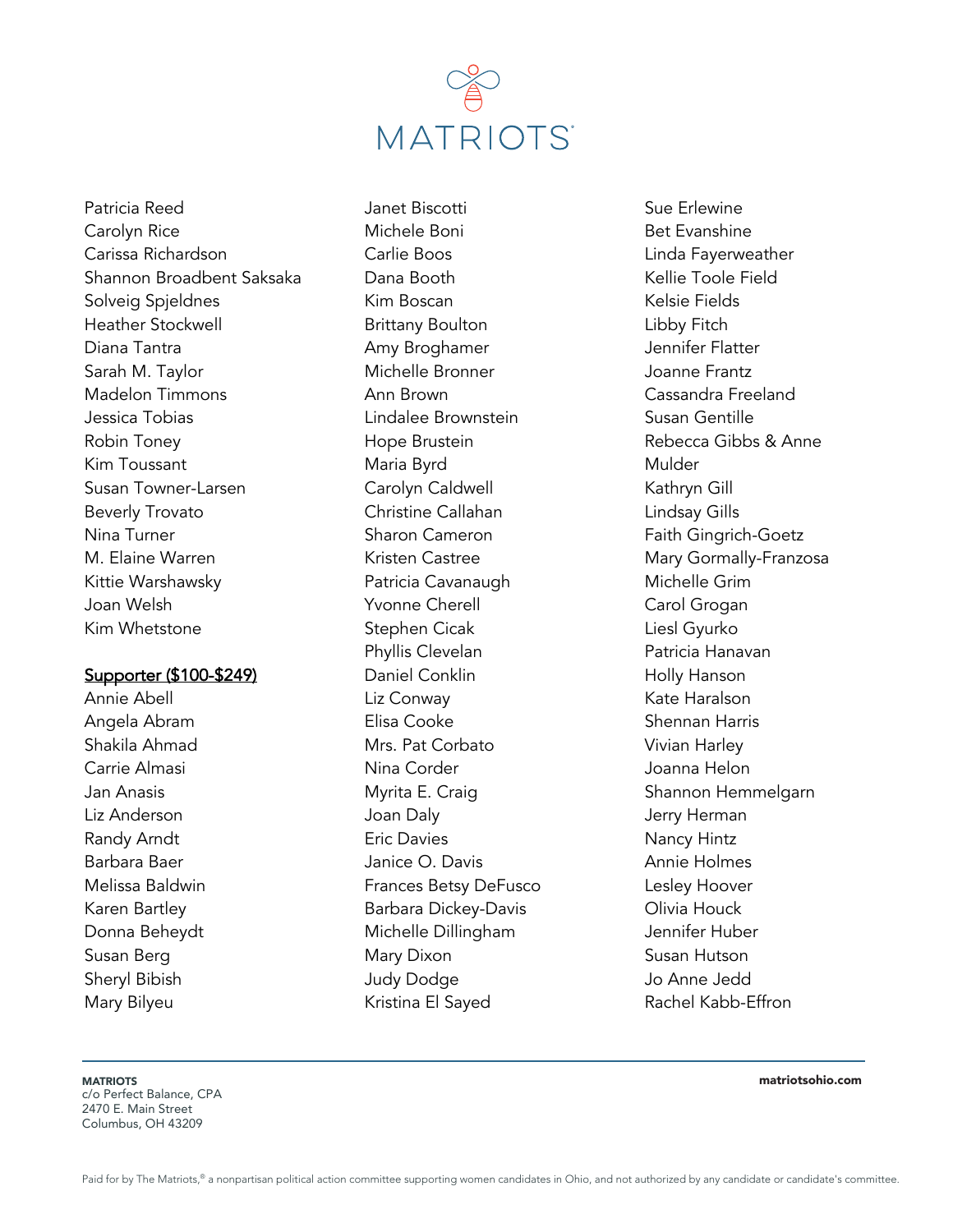

Suzanne Karpus Jane Katsuyama Nora Katzenberger Kristie Kinnard Rachel Kleit Paige Kohn Nicole Kowalski Joshua Lapp Patricia Lawrence Meredith Lawson-Rowe Dana Mack Carrie Madison Jessica Marischen Rabbi Sharon Mars Bridget Marsh Pamela Mascio Erika Mattingly Alissa Mayhaus Brielle Maynor Blair McCreary Allison Meehan Stephanie Megas Anne Meyers Ruth Miller Sondra Miller Janine Moon Josephine Moore Tracy Moran Allyson Morena David & Bonnie Niehoff Elizabeth Nolan Erin Noviski Kylie Ogg Julie Osborn Lorie Owens

Selina Pagan Dr. Barbara Palmer Caren Peterson Angela Phifer Tina Pierce Kristy Piper Myra Powers Ellen Rapkin Victoria Rehr Jocelyn Rhynard Mary Rice Kelly Riehl Jennifer Riester Linda K. Rogers Corrine Sanderson Marleen Sartini Cynthia Schafer Tana Schiewer Pat Schinabeck Kate Schlademan Brin & Gina Schriver Arnold Seifer Bev Sevell Sarah Shatila Matt Shellenbarger Laurel Sheppard Cathie Shick Beverly Stamm Lori Stanfa Schroeder Mark Stewart Janalee Stock Reem Subei Tammie Sullivan Annette Sutherland Robin Suttell

Polly Taylor-Gerken Jaron Terry Maureen Thomas Jo'el Y Thomas-Jones Mary Toneff Dorothy Tonjes Jeanne Tranter Lori Trent Shenise Turner-Sloss Pamela Turos Caroline Tweddell Mary Lee Van Meter Libby Villavicencio Lindsay M. Webb Connie Weil Mary Ann Weiss Hilary White Kristi Willis Monica Wilson Mia Woodard Kathleen Woolner Jen Yucel Brian Zhou

#### Member (\$25-\$99)

Kimberly Barboza Olivia Barhorst Anne Batzell Barbara Beardsley Jamie Bell Patricia Frost Brooks Kimberly F. Brown Eric Brown Belinda Bryan Nancy L. Byrge

**MATRIOTS** 

c/o Perfect Balance, CPA 2470 E. Main Street Columbus, OH 43209